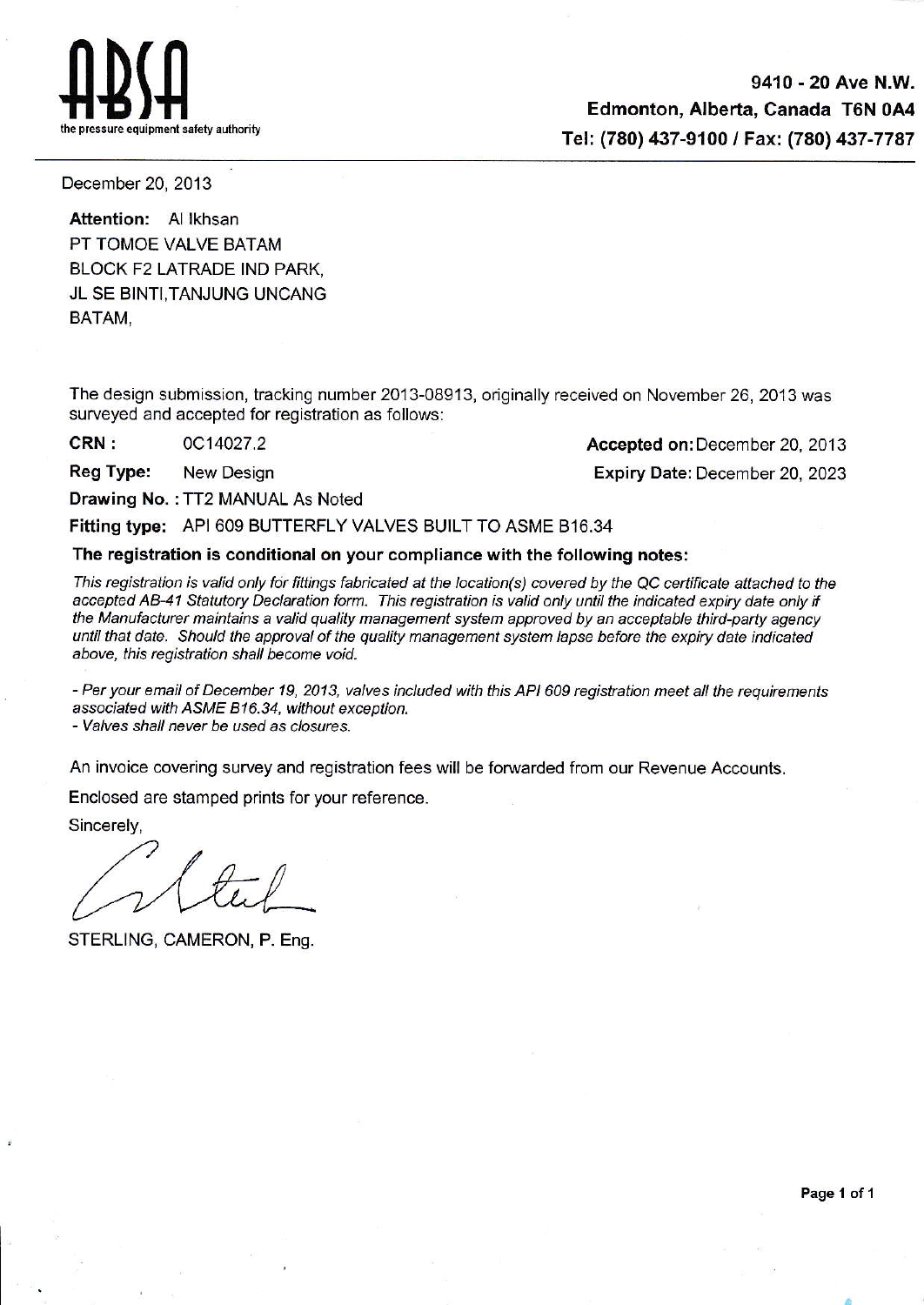

 $\omega$ 



## **STATUTORY DECLARATION<br>Registration of Fittings**



|                | Al Ikhsan                                                                                                                                                                                                              |
|----------------|------------------------------------------------------------------------------------------------------------------------------------------------------------------------------------------------------------------------|
|                | QC Manager                                                                                                                                                                                                             |
|                | (company title, e.g. vice president, plant manager, chief engineer) (must be in a position of authority)                                                                                                               |
| of             | PT. Tomoe Valve Batam                                                                                                                                                                                                  |
|                | (name of manufacturer)                                                                                                                                                                                                 |
| located at     | Block F2 Latrade Industrial Park, JI. Sei Binti, Tnajung Uncang, Batam 29422, Indonesia                                                                                                                                |
|                | (plant address)                                                                                                                                                                                                        |
|                | do solemnly declare that the fittings listed hereunder, which are subject to the Safety Codes Act<br>(check one)                                                                                                       |
| ⊠              | comply with the requirements of<br>API-609<br>which specifies the dimensions,                                                                                                                                          |
|                | (title of recognized North American Standard)                                                                                                                                                                          |
| $\blacksquare$ | materials of construction, pressure/temperature ratings and releatification-marking of the fittings, or<br>are not covered by the provisions of a recognized North American standard and any therefore manufactured to |
|                | as supported by the attached data which identifies the dimensions,<br>comply with                                                                                                                                      |
|                | materials of construction, pressure/temperature ratings and the basis for such ratings, and the marking of the fittings                                                                                                |
|                | for identification.                                                                                                                                                                                                    |
|                | I further declare that the manufacture of these fittings is controlled by a quality control program which has been verified by the                                                                                     |
|                | ( COTITIA FERRYANTO, SH. )<br>as being suitable for the manufacture of these fittings to the<br>following authority,<br>-Lloyd's Register                                                                              |
|                | stated standard. The fittings covered by this declaration, for which I seek registration, are Butterfly Valves                                                                                                         |
|                | In support of this application, the following information, calculations and/or test data are attached:                                                                                                                 |
|                | TT2 Brochure's, TT2 Drawing, ISO9001:2008 Certificate                                                                                                                                                                  |
|                |                                                                                                                                                                                                                        |
|                |                                                                                                                                                                                                                        |
|                | ↸<br>of Bostony (INDONECIA<br>DECLARED before me at HOCK F2<br>$\sqrt{u}$ in the                                                                                                                                       |
| this           |                                                                                                                                                                                                                        |
| (print)        |                                                                                                                                                                                                                        |
|                | (Signature of Applicant)                                                                                                                                                                                               |
| (sign)         | (A Commissioner for Oaths)                                                                                                                                                                                             |
|                | For Office Use Only                                                                                                                                                                                                    |
|                | To the best of my knowledge and belief, the application meets the requirements of the Safety Codes Act and CSA Standard<br>B51, Clause 4.2, and is accepted for registration in Category<br>PER ACCEPTANCE LIR         |
|                | <b>Registration Number:</b>                                                                                                                                                                                            |
|                | <u>OC14027.2</u><br>Zo Dec 2013<br>(For the Administrator/Chief Inspector of Alberta)<br>Date Registered:<br>20 DEC 2023<br><b>Expiry Date:</b>                                                                        |

The information you provide is necessary only for the administration of the programs as required by the Alberta Safety Codes Act and Regulations in the Boiler Discipline.

 $\epsilon_{\rm r}$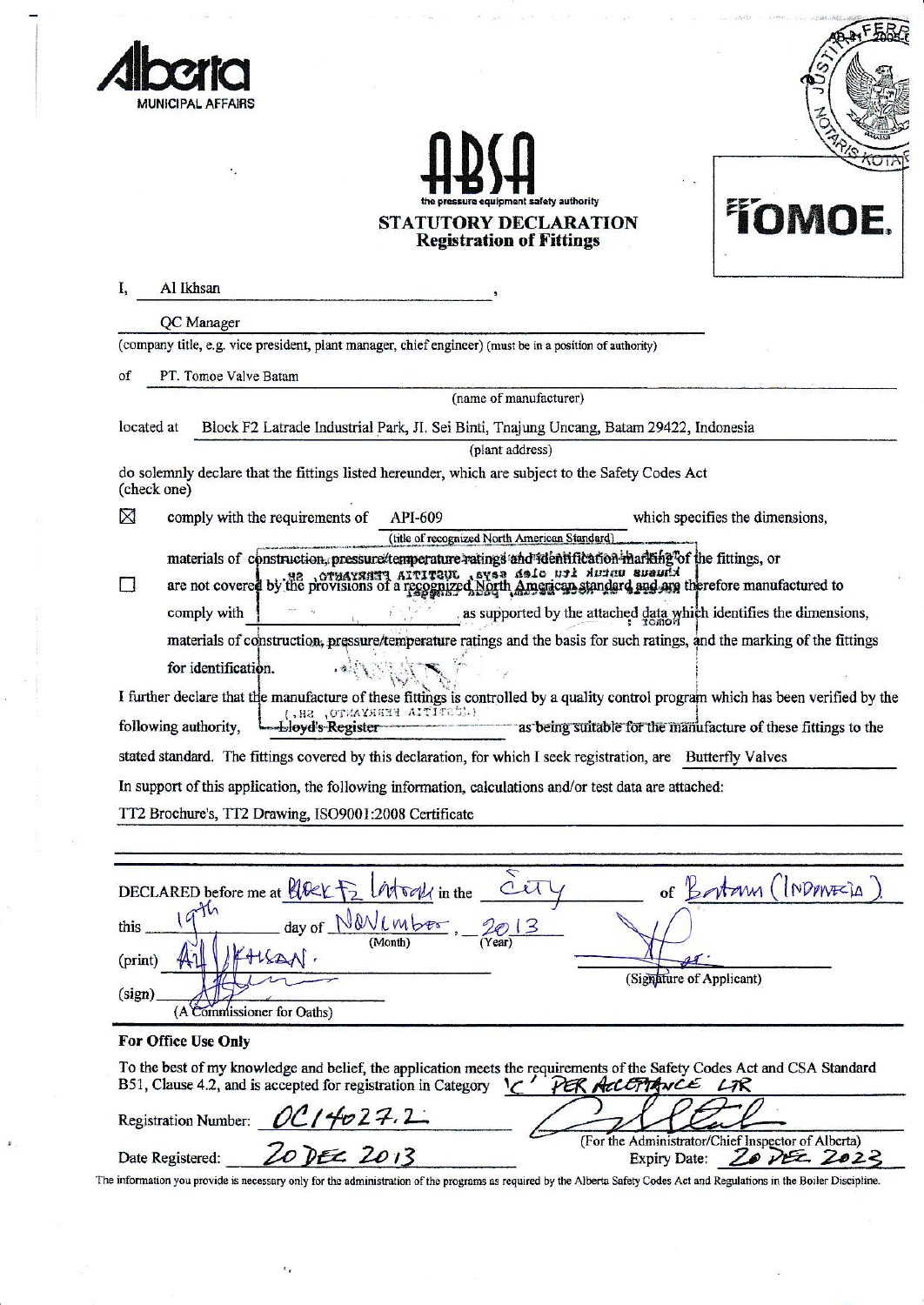

## 0 C 1 4 0 2 7 . 2

## AUTO NA FERRA CAUS APAR >公の団建 W cooleablyp射

20-800% PA-8A

 $\widetilde{\omega}$ 

Pres Pres

**CONDITION** 

 $\label{eq:1} \mathbb{E}[f_{\mathcal{P}}\zeta_{1}(\cdot)]\cdot\mathbb{E}[f_{\mathcal{P}}]$  $\rightarrow$ 

psyland/ == a

 $\label{eq:tau} \tau(P(\theta \circ \phi(p_0, \tau)) = \sigma_{\theta} = \delta_1 \sigma_{\theta, \theta} = \delta(\theta \circ \phi(p_0, \tau))$ is the solution that is a card in carried algorithm  $\alpha_{\rm eff}$  , and

 $\mathbf{P}^{(0)}$  and  $\mathbf{P}^{(0)}$  ,  $\mathbf{P}^{(1)}$  ,  $\mathbf{P}^{(1)}$  and  $\mathbf{P}^{(1)}$  and  $\mathbf{P}^{(2)}$ 

ers and are those to

 $\mathcal{C} = \max\{ \gamma_1 \} \cup \{ \gamma_2 \} \cup \{ \gamma_3 \} \cup \{ \gamma_4 \} \cup \{ \gamma_5 \} \cup \{ \gamma_6 \} \cup \{ \gamma_7 \} \cup \{ \gamma_8 \} \cup \{ \gamma_9 \} \cup \{ \gamma_7 \} \cup \{ \gamma_8 \} \cup \{ \gamma_9 \} \cup \{ \gamma_9 \} \cup \{ \gamma_9 \} \cup \{ \gamma_9 \} \cup \{ \gamma_9 \} \cup \{ \gamma_9 \} \cup \{ \gamma_9 \} \cup \{ \gamma_9 \} \cup \{ \gamma_9 \} \cup \{ \gamma_9 \} \cup \$  $x_1,\ldots,x_{n-1},\ldots,x_{n-1}$  ).

> the selection is calculated in any different measure between the selection of the homogeneously states. Any  $\mathcal{R} \in \left[ 0, \mathcal{R} \right]$

sibilide spacifica the distrusions.  $(1, 1)$ ,  $(1, 1)$  $\left[\begin{smallmatrix} 1 & 0 \\ 0 & 1 \end{smallmatrix}\right]$ an eta meninformé alles y que c

oumers of topins)

greich diostat dalam bukugdaftar yang diadakan-Alandu ber alle an is a minited khusus untuk itu oleh saya Raustrin FERRYANTO, SH.,  $\begin{bmatrix} 1 & 0 \\ 0 & 1 \end{bmatrix}$ . ส.โ.กร.การในเซต รายวิราช ココカリ サルミモ ally identifies the dimensions.  $\mathcal{A}_i, \mathcal{B}_i, \mathcal{A}_j, \mathcal{A}_j, \mathcal{A}_i, \mathcal{A}_j$ 

againit air ne ar an an bai ristrota patam bungi oleh ing kan  $\sim$ inditionist du ma

odi gd hoffnou morti cal isome remasor, nasmo, cel mg guat t faith continuing and the first finite different flux **RIS MOT** FERRYANTO, SH.) sited as and sesting one accompan-Top within the series

evelop should be the special of the mass between the plane of the state of the design of the design Village

but such that we have the lands to contain interfactor are can defect that the entirely and the composite

(Tens in search in the name) (1993) (1993) (1997)

a manuel de la Pret  $\label{eq:2.1} \rho^{\rm eff}_{\rm eff} (44^3) \qquad \qquad \rho^{\rm eff}_{\rm eff} (44^3) \qquad \qquad$  as a second contrary

> the first community of the community  $\sim$   $\sim$  011  $\label{eq:2.1} \frac{1}{\sqrt{2}}\sum_{i=1}^n\frac{1}{\sqrt{2}}\sum_{i=1}^n\frac{1}{\sqrt{2}}\sum_{i=1}^n\frac{1}{\sqrt{2}}\sum_{i=1}^n\frac{1}{\sqrt{2}}\sum_{i=1}^n\frac{1}{\sqrt{2}}\sum_{i=1}^n\frac{1}{\sqrt{2}}\sum_{i=1}^n\frac{1}{\sqrt{2}}\sum_{i=1}^n\frac{1}{\sqrt{2}}\sum_{i=1}^n\frac{1}{\sqrt{2}}\sum_{i=1}^n\frac{1}{\sqrt{2}}\sum_{i=1}^n\frac$

> > $h: f$

 $\{e^{-\pi}r_0(2) \qquad \text{if} \quad e^{2\pi i \pi} \qquad \text{if} \quad e^{2\pi i \pi} \qquad \text{if} \quad e^{2\pi i \pi} \qquad \text{if} \quad e^{2\pi i \pi} \qquad \text{if} \quad e^{2\pi i \pi} \qquad \text{if} \quad e^{2\pi i \pi} \qquad \text{if} \quad e^{2\pi i \pi} \qquad \text{if} \quad e^{2\pi i \pi} \qquad \text{if} \quad e^{2\pi i \pi} \qquad \text{if} \quad e^{2\pi i \pi} \qquad \text{if} \quad e^{2\pi i \$ 

## AND RESINISH

scenarious de suprime amazonada a provincial constructive a suprime del B. History of Fredericks  $\alpha$  gas in a  $\sim$  -in a  $\alpha\beta$  ,  $\alpha^2$  ,  $\alpha^2$  ,  $\alpha^2$  $\frac{1}{2}$   $\frac{1}{2}$   $\frac{1}{2}$   $\frac{1}{6}$ 

 $\gamma_{\rm s}$  and  $\gamma_{\rm s}$  of  $\gamma_{\rm H}$  ,  $\gamma_{\rm H}$  ,  $\alpha_{\rm H}$  ,  $\gamma_{\rm H}$ 

 $"$  ty (  $p$  ,  $"$  - 5  $\lambda$  -  $\mu$  - 2  $^{\circ}$  4 SECTION BY AND 8827